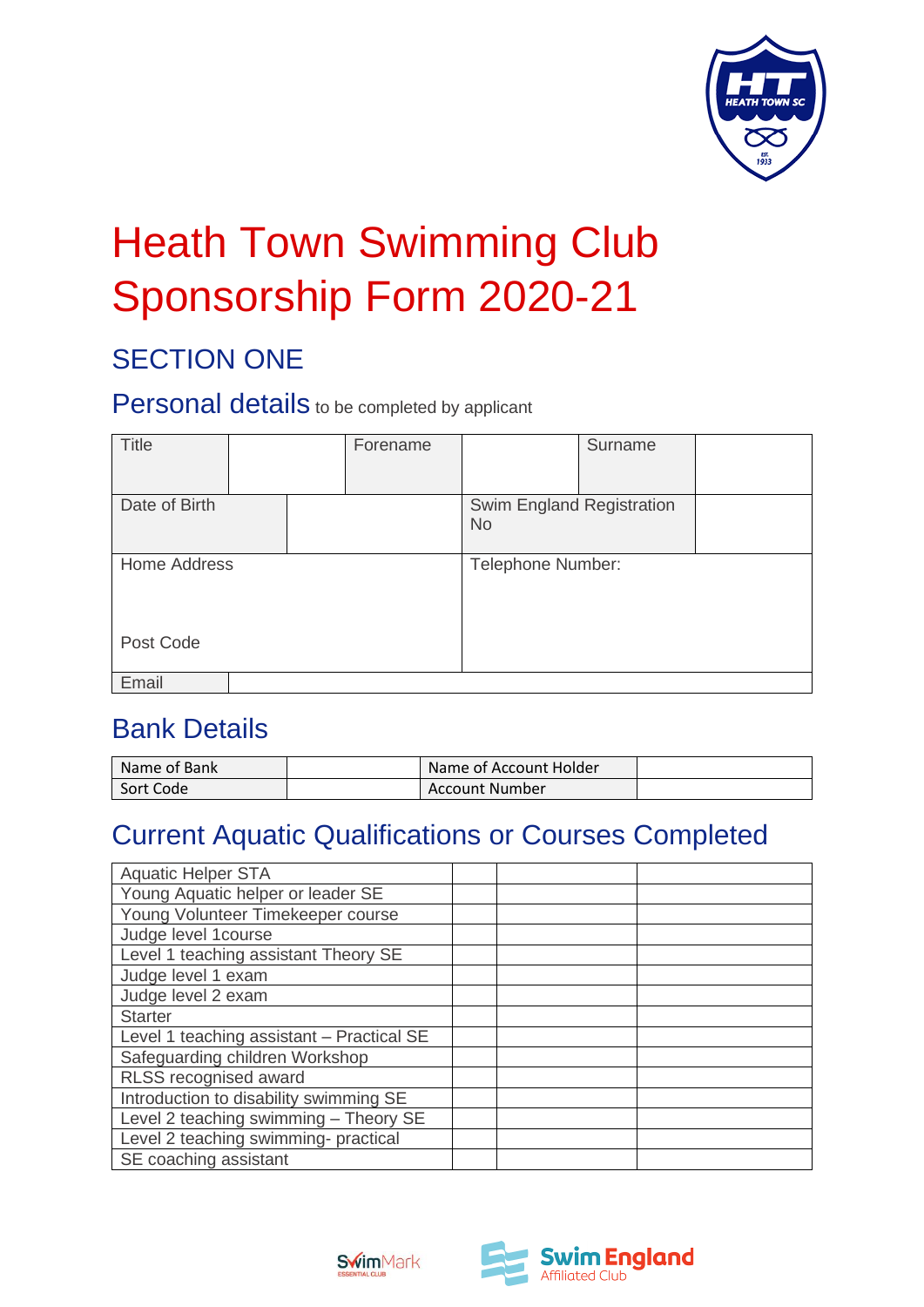# Purpose of Sponsorship- to be completed by the applicant- please provide details of the course you wish to undertake.

| Title of course              |  |                    |                    |  |
|------------------------------|--|--------------------|--------------------|--|
| <b>Start Date</b>            |  | <b>Finish Date</b> | <b>Course Cost</b> |  |
| Is this a course through IOS |  |                    |                    |  |

## Additional information required

Please provide below further details of your involvement with volunteering, teaching, and coaching within the club in the past six months and any other CPD not listed above.

## Applicant Declaration

I acknowledge and agree that my failure to complete the course in the required time will result in the sponsorship money awarded by Heath Town Swimming Club would be required to be returned.

## Data Protection

All personal information provided on this form will be processed in accordance with the General Data Protection Regulations (GDPR) of 2018.

| Signed:                      |                                                                  | Date: |
|------------------------------|------------------------------------------------------------------|-------|
|                              | If you are under 18, your parent/guardian must countersign below |       |
| Signed<br>(parent/guardian): |                                                                  | Date: |